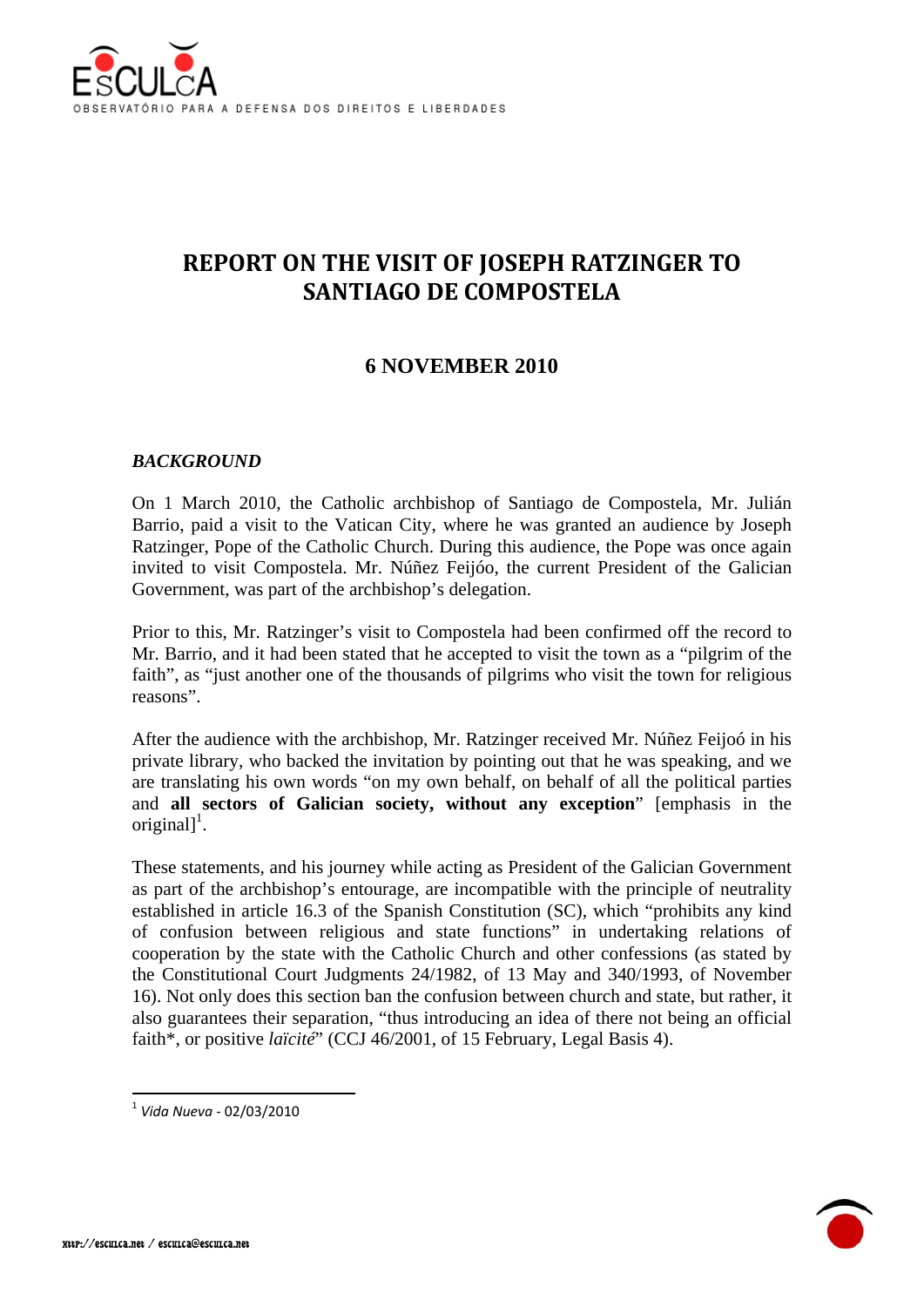

## *Consequences of a "pilgrimage of faith"*

Mr. Núñez Feijoo's trip, funded with public resources, was only the prelude of a series of acts by the public authorities which are clearly in breach of democratic legality. The preparations to receive Mr. Razinger, who, we must recall, was travelling to Compostela "on religious grounds" ("a pilgrimage of faith"), were accompanied by extraordinary measures which seriously limited, when they did not entirely rule them out, basic rights and civil liberties that are recognised by the Spanish Constitution and other norms in our legal system.

### *Denial of rights*

In pratice, on 7 October Compostela Town Council posted the so-called *Agreement on operational and security measures to be adopted in the historical centre on occasion of the Pope's visit on 6 November* in the "Notices" section of its website. EsCULcA argued that these measures directly affect three fundamental rights: the basic right to freedom of movement in the Kingdom of Spain (article 19 of the Spanish Constitution), the basic right of artistic creation (art. 20.1 SC) and the basic right of assembly (art. 21 SC), all of them in relation to the principle on the rule of law in art. 9 of the SC.

Moreover, the measures envisaged in this Agreement also violate the specific regulations concerning local authorities, specifically the one established in article 18 of the Law on Local Government, 7/1985 of 2 April, which establishes the right for residents to use, in accordance with their nature, municipal public services and to have access to public spaces, in compliance with applicable rules.

On the other hand, this restriction of movement and access to public spaces, the prohibition of peaceful assembly and the banning of artistic activities on the street, are adopted by means of "operational measures" which have a low legal status. The aforementioned measures were not approved in plenary session or in a Government cabinet meeting, and even if they had, a simple rule is not enough to restrict fundamental rights, otherwise there would be a breach of the provision on the rule of law in article 9 of the SC.

#### **Appeal submitted by EsCULcA**

The attack that this Agreement poses to the norms on democratic coexistence led EsCULcA to file a special administrative appeal for the protection of the basic rights of citizens and to demand the precautionary suspension of these measures which evidently constitute a disproportionate intervention against the freedom to move around public spaces in the city.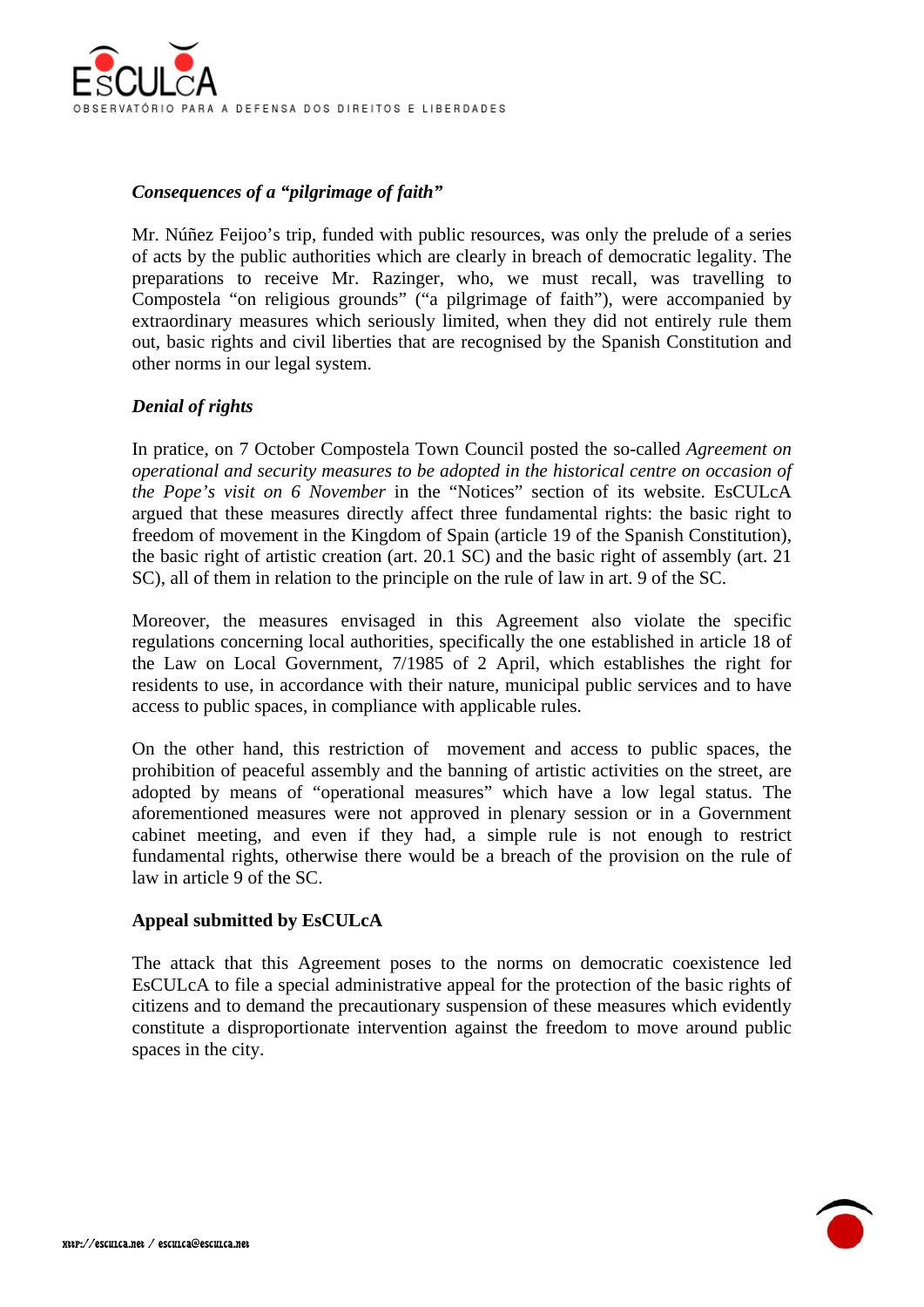

In its appeal, EsCULcA claimed that unless the execution of the act against which it submitted the complaint was suspended, the appeal would obviously not be effective, since it would be meaningless after the period when it is implemented has passed.

*The claim for the precautionary suspension of the administrative act is essential, since these measures are to be adopted at a specific time and their effects will take place on the coming 6 November, meaning that the requested judicial protection cannot be delayed. Unless their effects are suspended, the infringement of fundamental rights will inevitably occur.* (Third Claim, 3).

#### *Coercive interventions*

During the days before the Pope's visit, many citizens hung banners of the *Eu nom te espero* (I am not waiting for you) committee from their balconies. Several of these people were visited by police officers who asked to search their houses in some cases, or urged them to remove the banners criticizing Mr. Ratzinger's visit. In cases in which those living in the house were not at home, the officers asked their neighbours for information about them. The human rights association *Movemento polos Dereitos Civís* (www.movemento.org) reported these intimidating interventions and claimed it had direct evidence of three cases in the streets of San Pedro, As Salvadas and Avda.\* do Restollal<sup>2</sup>.

As for EsCULcA, it has evidence from first-hand witnesses of five police interventions of this kind: one of them in the Rúa dos Loureiros (involving the questioning of people in neighbouring flats), two in Avda. do Restollal (one of them in the house of an immigrant family which has since left Galicia), one in a business on Avda. San Lázaro (*Peixería do Camiño*) in which officers repeatedly urged the owner to remove the banner, and another one in a household in the same neighbourhood, where they conducted a search that was authorized by the owner.

A spokesman of the Galician Police Chiefs Authority declared that no specific orders to remove the banners or other messages against the visit had been issued, although he immediately added a peculiar observation: "given the large amount of police officers gathered in Santiago at the moment, it is very difficult for the chiefs of police to determine whether there were isolated interventions that went beyond official orders issued"<sup>3</sup>.

 $3$  La Opinión (29/10/10)



1

<sup>2</sup> La Opinión (29/10/2010)

<sup>(</sup>http://www.laopinioncoruna.es/galicia/2010/10/29/asociaciondenuncia-policia-pide-quitar-cartelesvisita-papa/433645.html)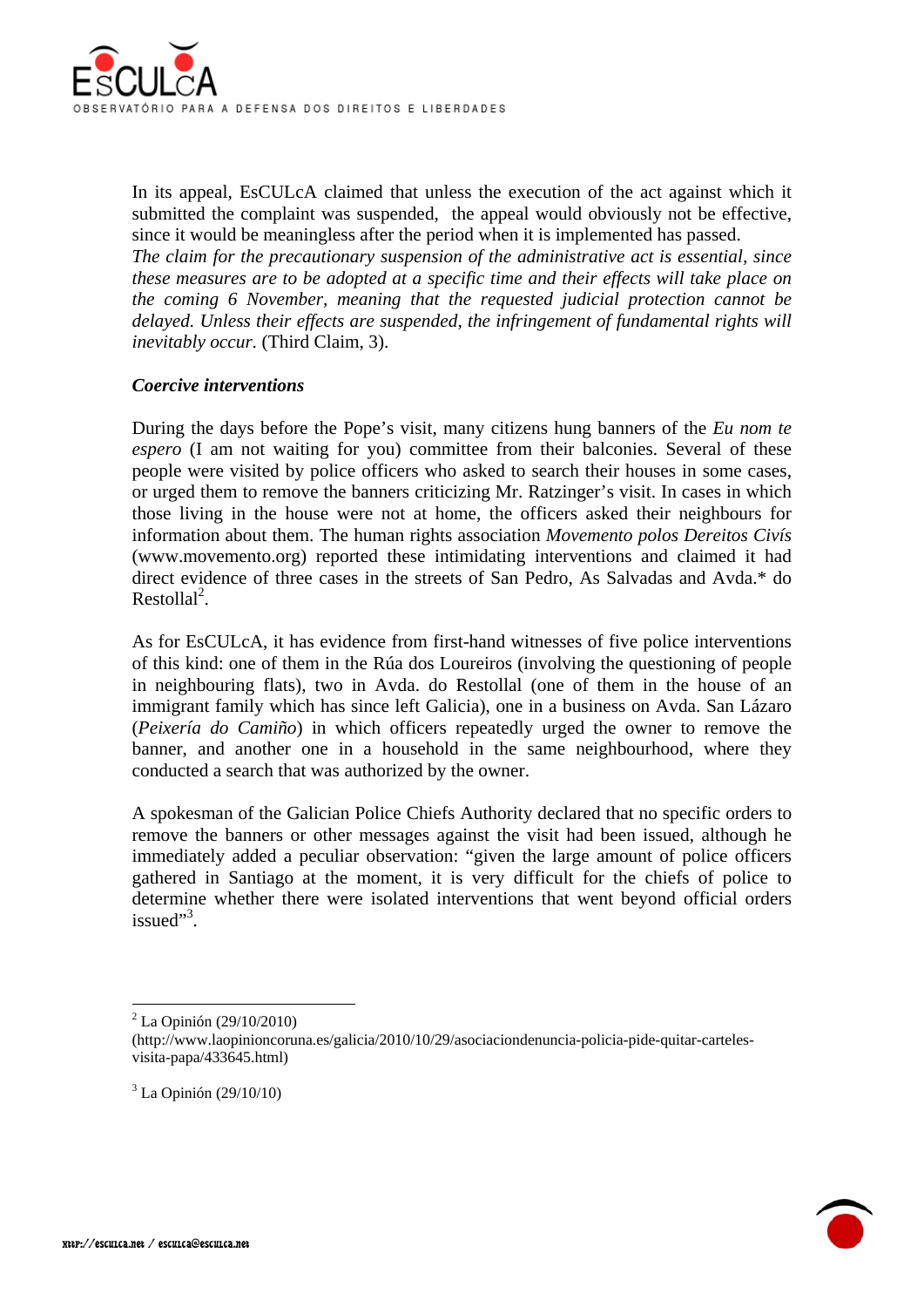

#### **Banning of public demonstrations**

On 30 October, Mr. Xoan Xosé Pérez Lorenzo, Ms. Sandra Garrido Fernández, Mr. Ángel Enrique Abalde Gil and Mr. Vicente Vázquez Freire informed the government envoy's authority that there would be a demonstration on 4 November starting in the Alameda Park and ending in Praza do Toural, after marching through several streets. This demonstration was specifically banned on 2 November by a decision of the government's deputy envoy in A Coruña, Mr. José Manuel Pose Mesura, alleging that the communication had not been handed in within the 10-day advance notice period that is required for informing the government authority. This decision was immediately appealed by Ms. Sandra Garrido Fernández (Administrative appeal on the right of assembly no. 1/2010), and even though the processing of the appeal was allowed, the hearing was only held on 9 November, 5 days after the date that had been set for the demonstration.

We regard this denial of a fundamental right, based on an incidental matter like the communication period (and not the request for authorization), as an authoritarian interpretation of the requirements to exercise this right, and as an understanding of this fundamental right as subject to authorization, something which cannot be accepted if legislation is to be interpreted in a way that seeks to guarantee people's rights.

Moreover, we feel that the decision to ban the demonstration shows an intention to hinder the holding of any act against Mr. Ratzinger's visit by all possible means, even if these obstacles are liable to cause a greater harm for the public interest than what the measures supposedly seek to prevent. The strong police presence which surrounded the group of people who gathered anyways in Compostela's Alameda Park on 4 November at the set time and their subsequent actions caused disturbances that could have easily been avoided.

#### *The police conduct on 4 December*

Once the gathering was already dispersing, National Police officers charged against groups of people that were heading towards the historical town centre, assaulting several camera operators and photographers.

H.B., the cameraman of *Galiza Contrainfo*, was attacked by several agents in Praza de Galiza. After repeatedly striking him and his camera, one of the officers yelled: "A ti te veo en todas" (*I see you in all the meetings of this kind*).

Another cameraman of *TVE* [the Spanish public broadcasting company] was manhandled by the officers.

A photographer of *El País* newspaper was also hit by an officer.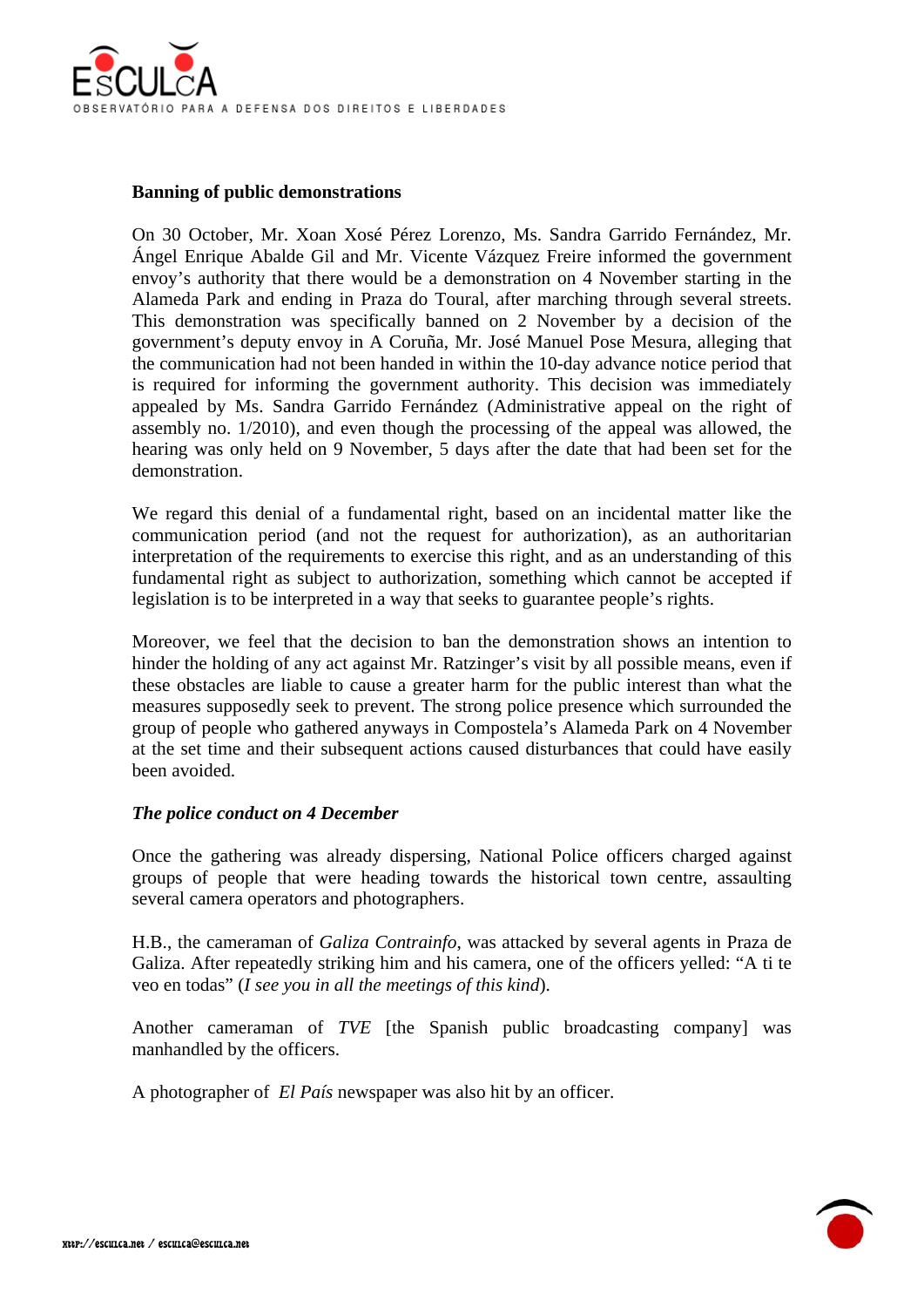

An unidentified journalist was held by the police.

Apart from this, the *As Dúas* bar was surrounded by several riot police officers who insulted the clients inside it from the entrance and repeatedly hit the doors and windows with their truncheons. For slightly over an hour, they prevented people from either entering or leaving the establishment.

#### *The police conduct on 6 December*

On the evening of 6 December, a citizen who was walking along Praza de Cervantes with some friends was hit in the nape of the neck. Not knowing whom his assailant was, he instinctively turned around while yelling "Que fas mamon!" (*What the fuck are you doing?*) only to discover that he had been attacked by a police officer. The officer wanted to arrest him, which prompted the logical reaction of his friends. This confusion allowed the victim to escape, but one of his friends was required to show his ID card to the police.

#### *Other interventions*

Both the National Police and the representatives of the Spanish Conference of Bishops (CB) put forward security measures as the reason for denying a camera operator and a photographer of *Galiza Contrainfo* the press passes to cover the official acts of the visit, which they had been previously granted by the CB itself.

I.C., a journalist of *Novas da Galiza* who had applied for the passes, who already had her own press card, had her authorisation revoked after questioning the reasons for the serious conduct involving the denial of her colleagues' passes.

All the people who tried to enter the perimeter of the blocked off historical town centre on the 6 November had to show their ID cards and allow their bags to be searched. They were then escorted to their final destination.

In an unusual claim from the perspective of International Public Law, the mayor of Santiago de Compostela went so far as to state that the "principle of extraterritoriality" would be applied in a large area surrounding of the cathedral, including the five adjacent squares (Obradoiro, Quintana, Praterías, Cervantes and Inmaculada), meaning that the area would temporarily form part of Vatican territory. In fact, on 6 November, the security of the mentioned squares and even of the town hall was coordinated by the Vatican police officials.

#### *CONCLUSIONS*

The actions by the public authorities in the organizing and holding of the recent visit of the head of the Catholic Church to Santiago de Compostela cannot fail to arouse the